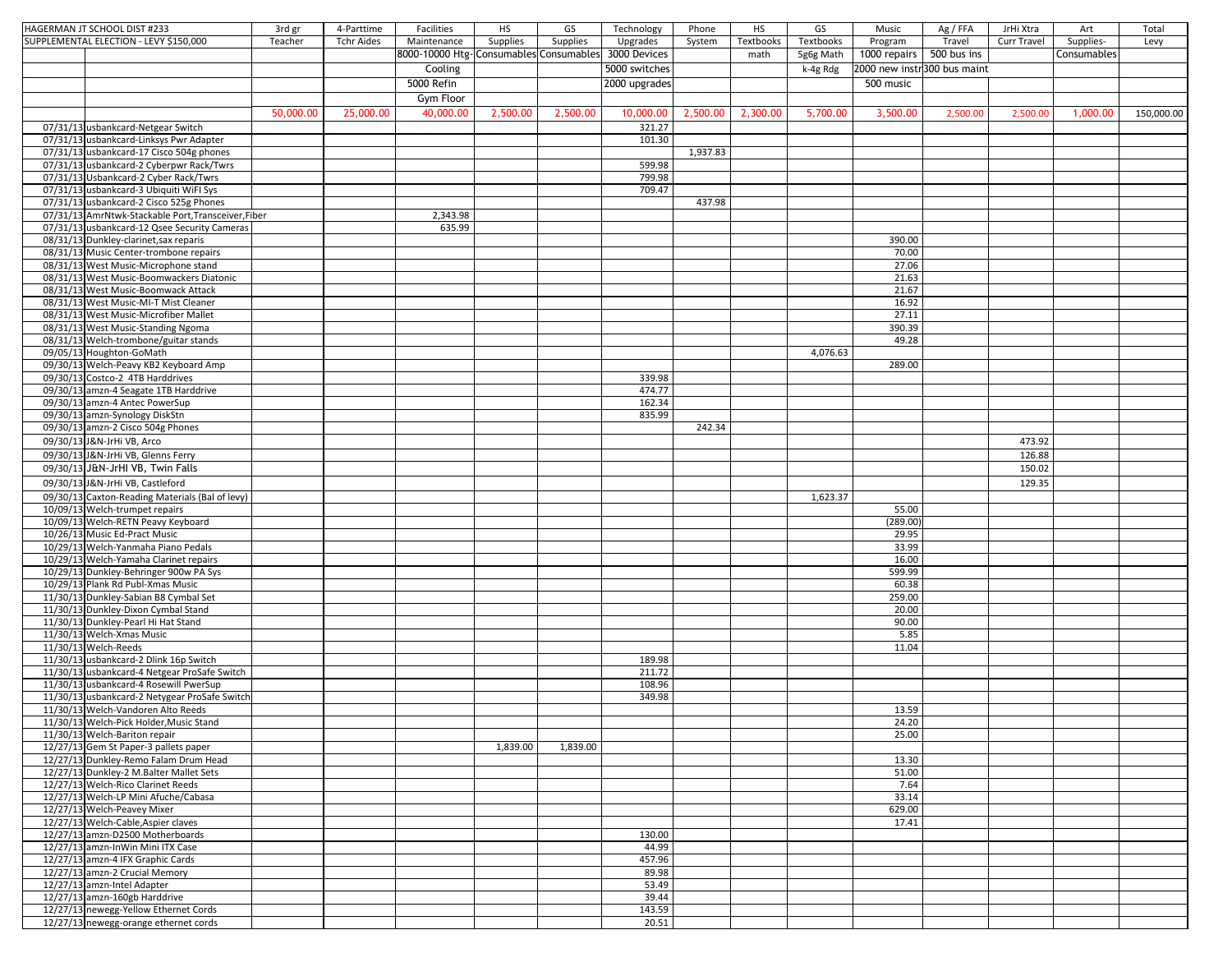| HAGERMAN JT SCHOOL DIST #233                    | 3rd gr    | 4-Parttime        | Facilities                                          | HS       | GS       | Technology    | Phone    | HS        | GS        | Music                       | Ag / FFA | JrHi Xtra   | Art         | Total      |
|-------------------------------------------------|-----------|-------------------|-----------------------------------------------------|----------|----------|---------------|----------|-----------|-----------|-----------------------------|----------|-------------|-------------|------------|
| SUPPLEMENTAL ELECTION - LEVY \$150,000          | Teacher   | <b>Tchr Aides</b> | Maintenance                                         | Supplies | Supplies | Upgrades      | System   | Textbooks | Textbooks | Program                     | Travel   | Curr Travel | Supplies-   | Levy       |
|                                                 |           |                   | 8000-10000 Htg-Consumables Consumables 3000 Devices |          |          |               |          | math      | 5g6g Math | 1000 repairs 500 bus ins    |          |             | Consumables |            |
|                                                 |           |                   | Cooling                                             |          |          | 5000 switches |          |           | k-4g Rdg  | 2000 new instr300 bus maint |          |             |             |            |
|                                                 |           |                   | 5000 Refin                                          |          |          | 2000 upgrades |          |           |           | 500 music                   |          |             |             |            |
|                                                 |           |                   |                                                     |          |          |               |          |           |           |                             |          |             |             |            |
|                                                 |           |                   | Gym Floor                                           |          |          |               |          |           |           |                             |          |             |             |            |
|                                                 | 50,000.00 | 25,000.00         | 40,000.00                                           | 2,500.00 | 2,500.00 | 10,000.00     | 2,500.00 | 2,300.00  | 5,700.00  | 3,500.00                    | 2,500.00 | 2,500.00    | 1,000.00    | 150,000.00 |
| 12/27/13 newegg-self griping ties               |           |                   |                                                     |          |          | 31.39         |          |           |           |                             |          |             |             |            |
| 12/27/13 amzn-2 red laser mice                  |           |                   |                                                     |          |          | 69.98         |          |           |           |                             |          |             |             |            |
| 12/27/13 amzn-4 silver laser mice               |           |                   |                                                     |          |          | 139.96        |          |           |           |                             |          |             |             |            |
| 12/27/13 amzn-4gb Optical Trans                 |           |                   |                                                     |          |          | 235.96        |          |           |           |                             |          |             |             |            |
| 12/27/13 amzn-3 Cisco Transceiver               |           |                   |                                                     |          |          | 115.96        |          |           |           |                             |          |             |             |            |
| 12/27/13 amnz-3 1M Optic Cable                  |           |                   |                                                     |          |          | 32.97         |          |           |           |                             |          |             |             |            |
| 12/27/13 amzn-4 Lynn Optic Cables               |           |                   |                                                     |          |          | 70.00         |          |           |           |                             |          |             |             |            |
| 12/27/13 amzn-4 GearHd Laser Mouse              |           |                   |                                                     |          |          | 65.96         |          |           |           |                             |          |             |             |            |
| 12/27/13 Gem St Paper-Scrubber                  |           |                   | 3,195.00                                            |          |          |               |          |           |           |                             |          |             |             |            |
| 12/31/13 J&N-JrHi BBB, Glenns Ferry             |           |                   |                                                     |          |          |               |          |           |           |                             |          | 104.49      |             |            |
| 12/31/13 J&N-JrHi GBB, Hansen                   |           |                   |                                                     |          |          |               |          |           |           |                             |          | 176.18      |             |            |
| 12/31/13 J&N-JrHi GBB, Twin Falls               |           |                   |                                                     |          |          |               |          |           |           |                             |          | 161.77      |             |            |
| 12/31/13 J&N-JrHi GBB, Raftriver                |           |                   |                                                     |          |          |               |          |           |           |                             |          | 394.73      |             |            |
| 12/31/13 excess over budget on stools           |           |                   |                                                     |          |          |               |          |           |           |                             |          |             | 170.00      |            |
| 12/31/13 excess cost on budget-projector        |           |                   |                                                     |          |          |               |          |           |           |                             |          |             | 32.50       |            |
| 02/21/14 Shilo Inn-FFA Ldrship Conf             |           |                   |                                                     |          |          |               |          |           |           |                             | 414.00   |             |             |            |
| 02/21/14 Welch-2 Peavy Speakers                 |           |                   |                                                     |          |          |               |          |           |           | 938.00                      |          |             |             |            |
| 02/21/14 security cameras-Knapp                 |           |                   |                                                     |          |          |               |          |           |           |                             | 176.01   |             |             |            |
| 02/21/14 security cameras                       |           |                   |                                                     |          |          | 299.99        |          |           |           |                             |          |             |             |            |
| 02/21/14 amerNetworks Fiber                     |           |                   |                                                     |          |          | 2,371.98      |          |           |           |                             |          |             |             |            |
| 02/21/14 J&N-JrHi BBB, Castleford               |           |                   |                                                     |          |          |               |          |           |           |                             |          | 115.66      |             |            |
| 02/21/14 J&N-JrHi BBB, Gooding                  |           |                   |                                                     |          |          |               |          |           |           |                             |          | 99.64       |             |            |
| 02/21/14 J&N-JrHi BBB, Shoshone                 |           |                   |                                                     |          |          |               |          |           |           |                             |          | 152.69      |             |            |
| 08/31/13 Intermtn Htg-Carrier Heat Pump Instal  |           |                   | 6,849.00                                            |          |          |               |          |           |           |                             |          |             |             |            |
| 10/31/13 Wise Plmg-Gym Water Heater             |           |                   |                                                     |          |          |               |          |           |           |                             |          |             |             |            |
|                                                 |           |                   | 4,886.44                                            |          |          |               |          |           |           |                             |          |             |             |            |
| 12/30/13 Frozen Water Pipe repairs              |           |                   | 303.51                                              |          |          |               |          |           |           |                             |          |             |             |            |
| 02/28/14 Wind Damage-excess of insurance        |           |                   | 1,324.94                                            |          |          |               |          |           |           |                             |          |             |             |            |
| 03/15/14 Office Depot-Costr Paper, Pens         |           |                   |                                                     |          | 50.21    |               |          |           |           |                             |          |             |             |            |
| 03/31/14 amzn-Printer Toner                     |           |                   |                                                     |          | 130.00   |               |          |           |           |                             |          |             |             |            |
| 03/31/14 D.Knapp-Reimb/Diesel, bus              |           |                   |                                                     |          |          |               |          |           |           |                             | 197.68   |             |             |            |
| 03/31/14 Waxie-floor products, next yr products |           |                   | 10,338.17                                           |          |          |               |          |           |           |                             |          |             |             |            |
| 03/31/14 Retn-Waxie                             |           |                   | (1,092.82)                                          |          |          |               |          |           |           |                             |          |             |             |            |
| 03/31/14 Retn-Waxie                             |           |                   | (364.28)                                            |          |          |               |          |           |           |                             |          |             |             |            |
| 03/31/14 recl-Callen reps to Maint lev          |           |                   | 2,850.00                                            |          |          |               |          |           |           |                             |          |             |             |            |
| 03/31/14 Recl-Waxie to pfcc                     |           |                   | (9, 245.35)                                         |          |          |               |          |           |           |                             |          |             |             |            |
| 03/31/14 Recl-Callen to pfcc                    |           |                   | (2,850.00)                                          |          |          |               |          |           |           |                             |          |             |             |            |
| 03/31/14 Recl-Wind dmg to pfcc                  |           |                   | (1,324.94)                                          |          |          |               |          |           |           |                             |          |             |             |            |
| 03/31/14 Recl-Scrubber to pfcc                  |           |                   | (3, 195.00)                                         |          |          |               |          |           |           |                             |          |             |             |            |
| 03/31/14 Recl-Sec Cameras to pfcc               |           |                   | (635.99)                                            |          |          |               |          |           |           |                             |          |             |             |            |
| 03/31/14 Recl-Frzn Pipes to pfcc                |           |                   | (303.51)                                            |          |          |               |          |           |           |                             |          |             |             |            |
| 04/30/14 Office Depot-Binders, Mrkrs, Envelopes |           |                   |                                                     |          | 115.99   |               |          |           |           |                             |          |             |             |            |
| 03/31/14 Recl-6 Tables/Stools to pfcc           |           |                   | (7, 553.80)                                         |          |          |               |          |           |           |                             |          |             |             |            |
| 04/01/14 Sch Outfitters-6 Tables/Stools         |           |                   | 7,553.80                                            |          |          |               |          |           |           |                             |          |             |             |            |
| 04/30/14 J&N-JrHi BBB, Twin Falls               |           |                   |                                                     |          |          |               |          |           |           |                             |          | 154.53      |             |            |
| 04/30/14 J&N-JrHi BBB, Hansen                   |           |                   |                                                     |          |          |               |          |           |           |                             |          | 184.53      |             |            |
| 04/30/14 J&N-JrHi Track, Gooding                |           |                   |                                                     |          |          |               |          |           |           |                             |          | 73.51       |             |            |
|                                                 |           |                   |                                                     |          |          |               |          |           |           |                             |          |             |             |            |
| 04/30/14 J&N-JrHi Track, Gooding                |           |                   |                                                     |          |          |               |          |           |           |                             |          | 91.65       |             |            |
| 04/30/14 J&N-JrHi Track, Kimberly               |           |                   |                                                     |          |          |               |          |           |           |                             |          | 188.26      |             |            |
| 05/16/14 Papa Kelseys-Pizza, 6g Orientation     |           |                   |                                                     |          | 228.01   |               |          |           |           |                             |          |             |             |            |
| 05/31/14 Walmart-Brkfst Items-Volunteer Apprec  |           |                   |                                                     |          | 107.02   |               |          |           |           |                             |          |             |             |            |
| 05/31/14 Walmart-Combo Ink Pack-printer         |           |                   |                                                     |          | 73.97    |               |          |           |           |                             |          |             |             |            |
| 05/31/14 Caxton-Student Record Files            |           |                   |                                                     |          | 53.43    |               |          |           |           |                             |          |             |             |            |
| 05/31/14 Quallity Art-Construction Paper        |           |                   |                                                     |          | 47.58    |               |          |           |           |                             |          |             |             |            |
| 05/31/14 Caxton-Dividers, InBox, Food Bags      |           |                   |                                                     |          | 37.24    |               |          |           |           |                             |          |             |             |            |
| 05/31/14 Univ of Id-St VoAg Conf registration   |           |                   |                                                     |          |          |               |          |           |           |                             | 250.00   |             |             |            |
| 05/31/14 D.Knapp-Diesel                         |           |                   |                                                     |          |          |               |          |           |           |                             | 214.32   |             |             |            |
| 05/31/14 D. Knapp-Diesel, Lewiston              |           |                   |                                                     |          |          |               |          |           |           |                             | 190.06   |             |             |            |
| 06/02/14 D.Knapp-Mirror, bus                    |           |                   |                                                     |          |          |               |          |           |           |                             | 16.79    |             |             |            |
| 06/30/14 J.Deere Lndsc-Rainbirds                |           |                   | 142.60                                              |          |          |               |          |           |           |                             |          |             |             |            |
| 06/30/14 usbankcard-rubber chair tips           |           |                   | 74.90                                               |          |          |               |          |           |           |                             |          |             |             |            |
| 06/30/14 Franklin Bldg-paint/gym floor          |           |                   | 236.09                                              |          |          |               |          |           |           |                             |          |             |             |            |
| 06/30/14 D.Knapp-170pc tool set-bus maint       |           |                   |                                                     |          |          |               |          |           |           |                             | 139.99   |             |             |            |
|                                                 |           |                   |                                                     |          |          |               |          |           |           |                             |          |             |             |            |